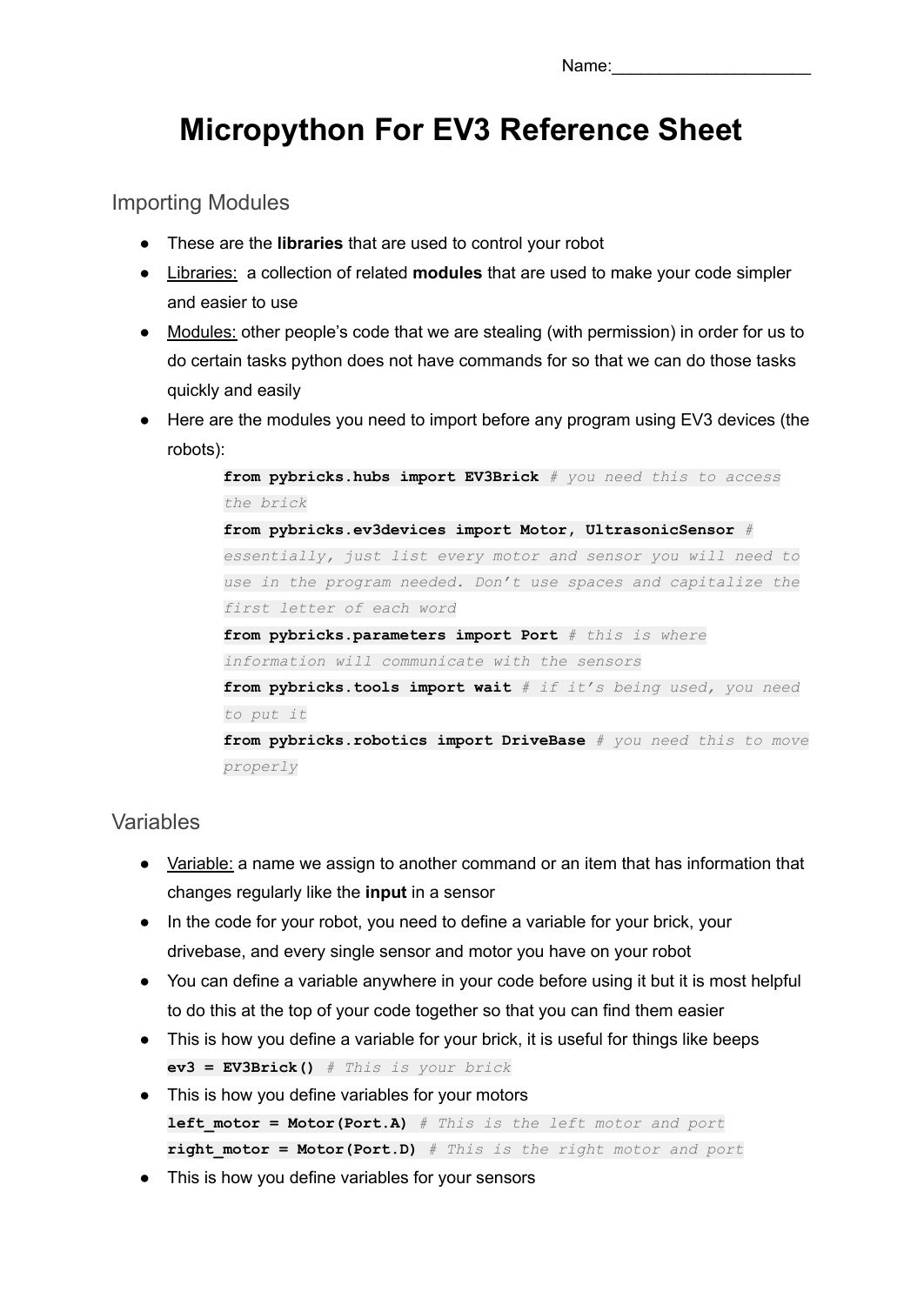```
US = UltrasonicSensor(Port.S1)
CS = ColorSensor(Port.S2)
TS = TouchSensor(Port.S3)
GS = GyroSensor(Port.S4)
```
# The Drive Base

- The Drive base is what controls your robot's movements, it is a very important variable that uses your left and right motor to make your robot turn and move. **drivebase = DriveBase(left\_motor, right\_motor, wheel\_diameter = , axle\_track = )** *# This is your drivebase command*
- It is necessary to tell the Drive Base command the motors on your robot, without it the robot will not be able to move in any direction.
- The **wheel diameter** is the distance between two opposite sides on the robot's wheels in millimeters. The robot uses this measurement to make sure it is moving at the correct distance.
- The **axle track** distance is what allows your robot to make accurate turns, without it your robot will not be able to properly turn. It is measured by finding the distance between the center point of your two wheels in millimeters.

# Movement Controls

- Movement controls are the commands you give to the robot to make it move.
- They let you do things such as going forward and backward, stopping, and turning
- Most movement commands are formatted by typing the variable name of the drivebase followed by a dot, and then the **parameters** in parenthesis
- If you want to change the direction the robot moves in, you can make the distance or speed negative instead of positive so that the wheels move in the opposite direction
	- This also applies to turning in the opposite direction
- The most common movement commands you will use are straight and turn commands but there are several others:
	- **drivebase.straight(distance)** *# This is the command to make your robot move in a straight for a given distance. The distance must be written in millimeters.*
	- **drivebase.turn(angle)** *# This is the command to make your robot turn at a certain angle. The angle must be written in degrees.*
	- **drivebase.run(speed)** *# This command will run the robot at a certain speed. This speed is in degrees per second*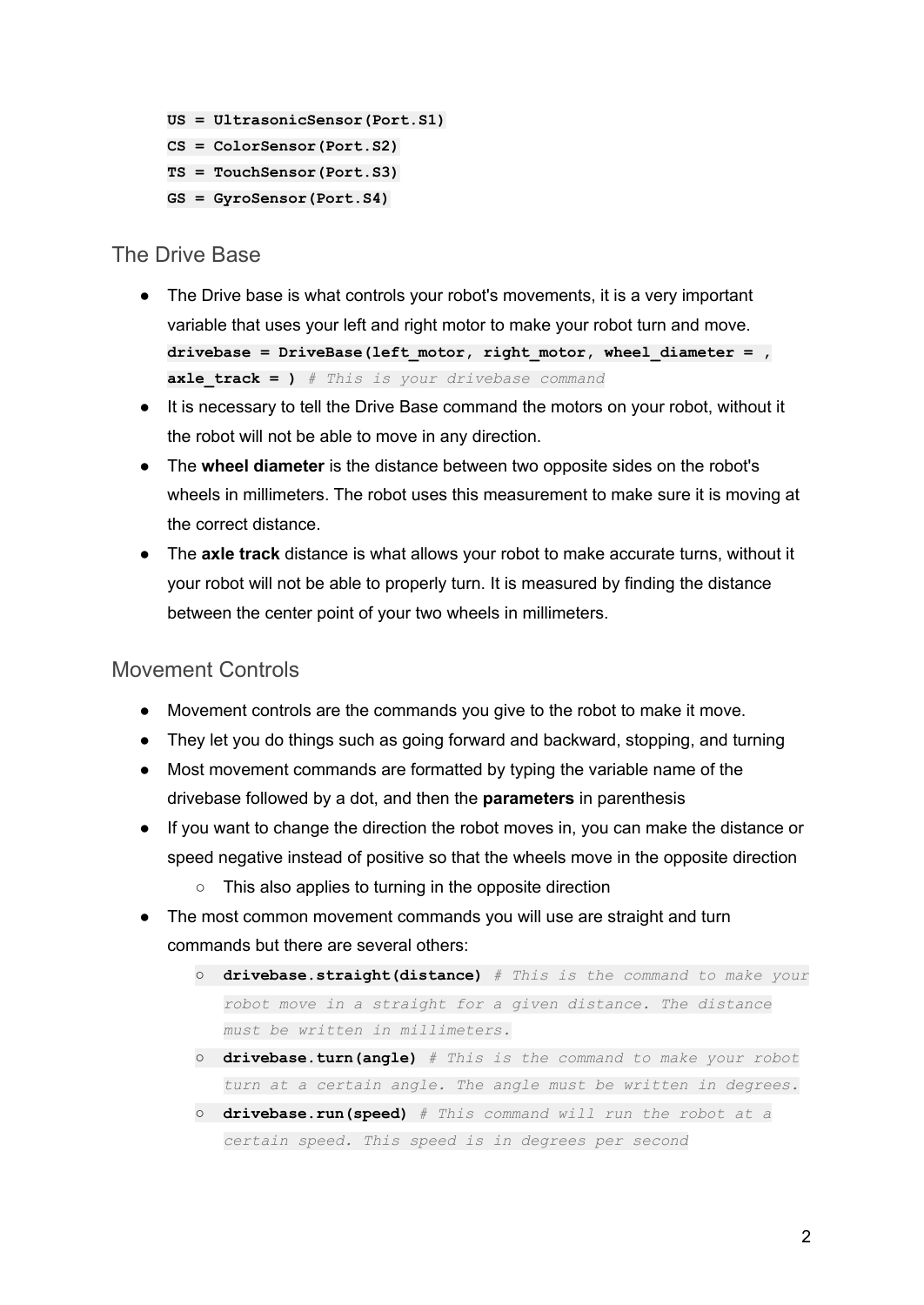- **drivebase.run\_time(speed, time)** *# This is the command to make your robot move in a straight line at a given velocity for a certain amount of time. The velocity must be in degrees per second and the time is in milliseconds*
- **drivebase.run\_angle(speed, rotation angle)** # This is the command to make the robot move in a straight line for a given speed and rotation angle. The speed must be written in degrees per second, and the rotation angle must be written in degrees
- **drivebase.drive(drive\_speed, turn\_rate)** *# This is the command to make your robot move straight at a given velocity and at a given turn rate for the wheels. The velocity must be written in millimeters per second. The turn rate must be written in degrees per second (how quickly the robot will turn)*
- **drivebase.stop()** *# Stops the robot from moving by letting the motors turn freely.*
- **drivebase.brake()** *# Stops the robot from moving by slowing down with brakes*
- **drivebase.hold()** *# Stops the robot from moving by forcibly holding the wheels in place*

## Sensors:

- **Ultrasonic Sensor** 
	- The ultrasonic sensor measures two things- it measures the distance from the robot to a solid object (like a wall) and it listens for other ultrasonic sensors (this is useful for trying to avoid other robots)
	- It does this by sending out sound waves so high pitched that we can not hear them and listening for them to return similarly to how a bat uses echolocation
	- In order to use distance use the following command: **US.distance(silent=True/False)***# The silent option is optional but allows you to choose whether or not other ultrasonic sensors will be able to hear yours*
	- In order to listen for other ultrasonic sensors use the following command: **US.presence()***# This will return as True or False*
- Color Sensor
	- The color sensor can be used to measure a wide variety of things. It can measure the intensity of light, the color of light, and the reflection of a surface.
	- $\circ$  The colors it can measure are black, blue, green, yellow, red, white, brown, and none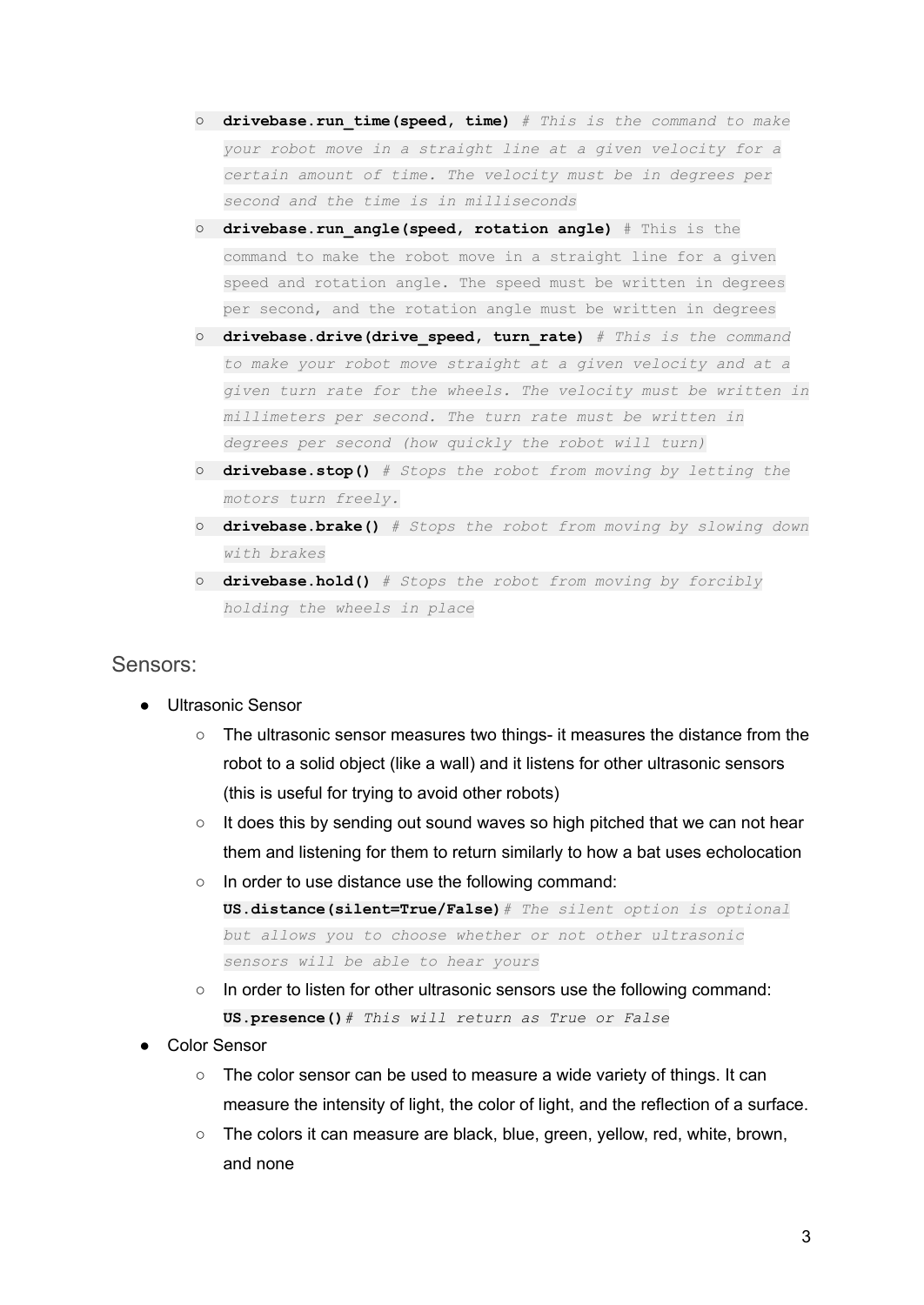$\circ$  To measure the color of the light that is detected by the color sensor the following command must be used:

**CS.color()** *# Returns the color or none*

- $\circ$  The command needed to measure the intensity of the light (how bright it is): **CS.ambient()** *# returns the light intensity as a percentage*
- The command to find out how reflective the surface the color sensor is facing is given by:

**CS.reflection()** # returns reflection as a percentage

- **Touch Sensor** 
	- $\circ$  The touch sensor is used as a button that can be clicked, either by the robot running into a wall or by the students pressing it to trigger the robot to do a certain action.
	- The touch sensor has one command attributed to it. The **pressed()** command is used by the robot to check whether the touch sensor has been pressed.
	- $\circ$  In order to check whether the touch button has been pressed the following command must be used:

**TS.pressed()**

## Flow Controls

- A loop allows you to repeat a section of your code a certain amount of times or as long as a specific situation is met
- **● For loops**
	- For loops are used to make your robot do a command or a set of commands a repeated amount of times.
	- The variable after the for in the for loop counts how many times the loop has repeated beginning at the number 0. This means that the first time the code runs the number will be 0, the second time it runs the number will be 1, the third time it runs it will be 2, etc.
	- The parameter for range is the number of times you want the code to repeat.
	- Remember to indent all the code you want to include in your loop after the loop command so python knows where to start and end the loop
	- This is an example of a for loop for a code that will make a square by repeating the straight and turn commands 4 times:

for  $x$  in range(4): drivebase.straight(100) drivebase.turn(90)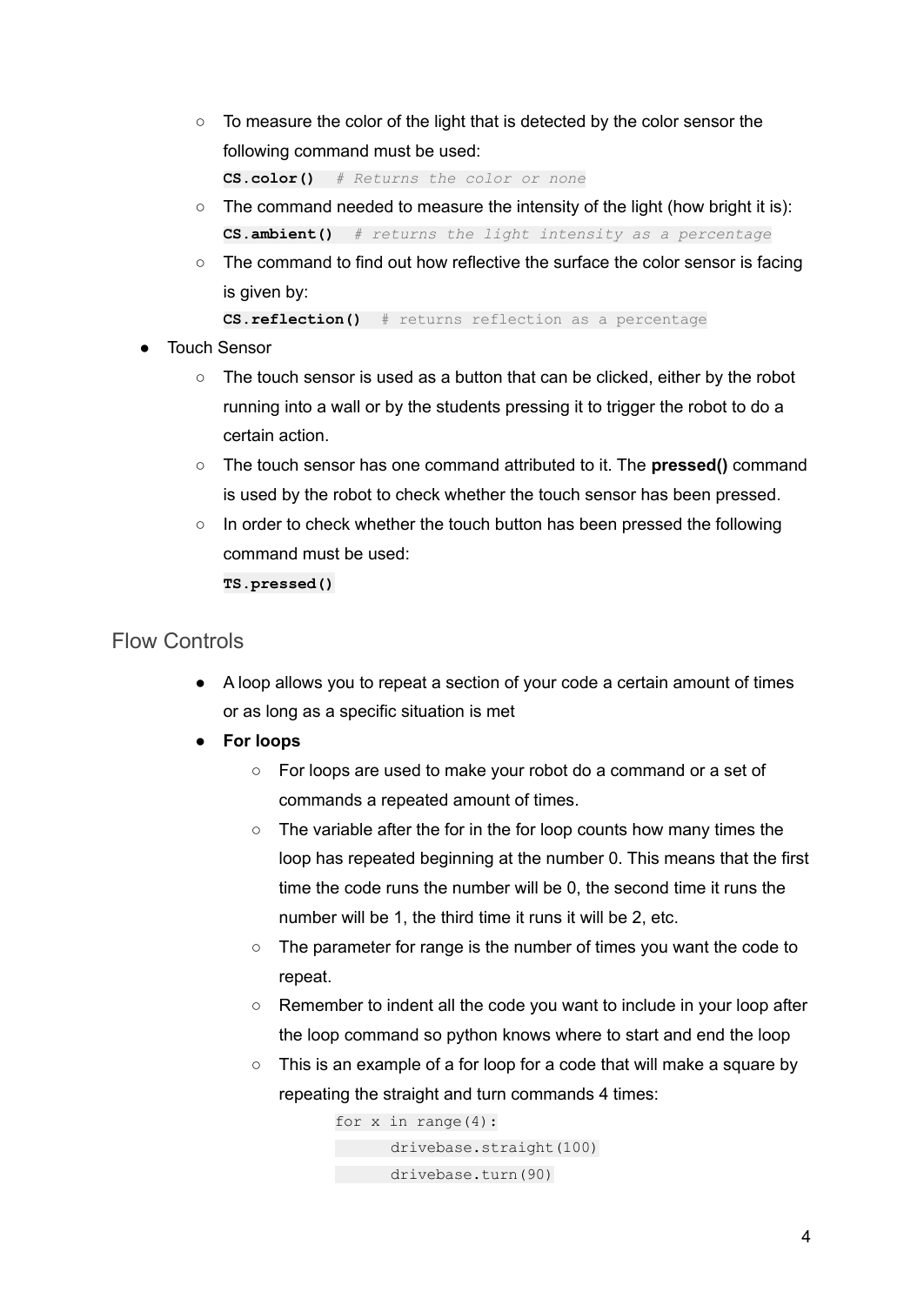#### **● While loops**

- While loops are used to check whether a given statement or comparison is True, or False
- It will run the code indented underneath it, repeating for as long as the condition you establish is met
- A while loop will continue to loop until a certain action is no longer true, this can be achieved by having conditions be met that you want to affect your while loop.
	- For example, if you want the robot to move in a straight line as long as there are no obstacles. A while loop can be used to make the robot move straight as long as there is nothing in front of the robot. However, as soon as the robot encounters (senses) something in front of it the robot can be told to move in a different direction.
- You can also use a while loop to make the code repeat forever this is done by putting all of your code underneath the following code:

```
while True:
drivebase.straight(100)
```
○ If you want to end a loop, you use a break statement

```
while True:
  drivebase.straight(100)
    break()
```
○ If you want to repeat the code for a specific condition (for example, repeating a code for as long as the touch sensor is pressed) this is the **syntax** you will use:

```
while TS.pressed()= True:
    drivebase.straight(30)
```
#### **● If/Else statements**

- $\circ$  If statements create a condition that needs to be met for a section of your code to run. You can set up different conditions with different code and also create a section where if none of the conditions are met a completely different code will run (called an else statement)
	- For example, if it is rainy I will bring an umbrella but if it is not rainy I will not.
	- In this example, the condition is rainy and the code would be what I am brining